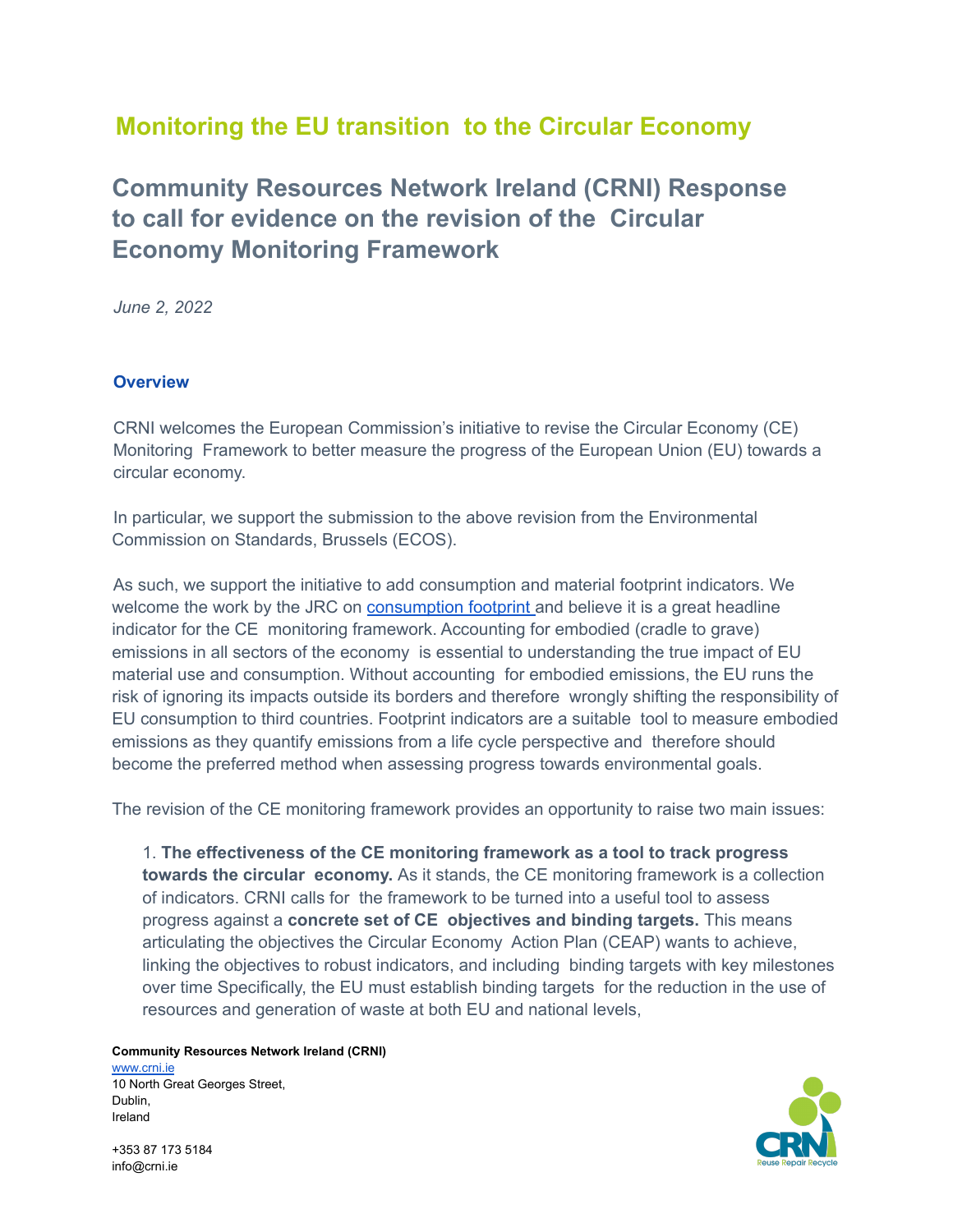2. **The inclusion of objectives and indicators to monitor chemical use, renewable resource consumption, and product life-extension strategies.** The existing framework does not measure the progress of key objectives of the CEAP, namely: "enhancing circularity in the toxic-free environment", "supporting sustainable and circular bio-based sector", and "designing sustainable products by enhancing their durability, reusability, upgradability, and reparability".

## **Issue #1: The effectiveness of the CE monitoring framework as a tool to track progress toward the circular economy**

The purpose of any monitoring framework is to provide information to assess the progress towards specific objectives. The objectives are essential as they illustrate what success looks like, thus indicators and targets must be designed and based on objectives. The current CE monitoring framework lacks objectives and targets, meaning it is not a monitoring framework but a repository of indicators. To turn the current framework into an effective monitoring tool, CRNI, in support of ECOS, recommends three revisions:

a) Reorganise the framework's thematic areas. The current thematic areas (production and consumption, waste management, secondary raw materials, and competitiveness and innovation) do not reflect the key areas of work of the CE nor the EU flagship CEAP policies such as Ecodesign for Sustainable Products Initiative (ESRP). As they stand, the thematic areas provide the erroneous idea that CE is about recycling and waste management rather than about waste reduction and sustainable consumption. Moreover, the current thematic areas undermine all the work the EU is doing around sustainable product design and consumer empowerment.

Therefore, CRNI recommends recategorizing the thematic areas to properly reflect the CEAP in the following way:

| <b>Current thematic areas</b>                                                                                           | Proposed thematic areas                                                                                         |
|-------------------------------------------------------------------------------------------------------------------------|-----------------------------------------------------------------------------------------------------------------|
| 1. Production and consumption<br>2. Waste management<br>3. Secondary raw materials<br>4. Competitiveness and innovation | 1. Raw materials<br>2. Sustainable production<br>3. Sustainable consumption<br>4. End of life<br>5. CE Enablers |

#### **Community Resources Network Ireland (CRNI)** www.crni.je 10 North Great Georges Street, Dublin,



+353 87 173 5184 info@crni.ie

Ireland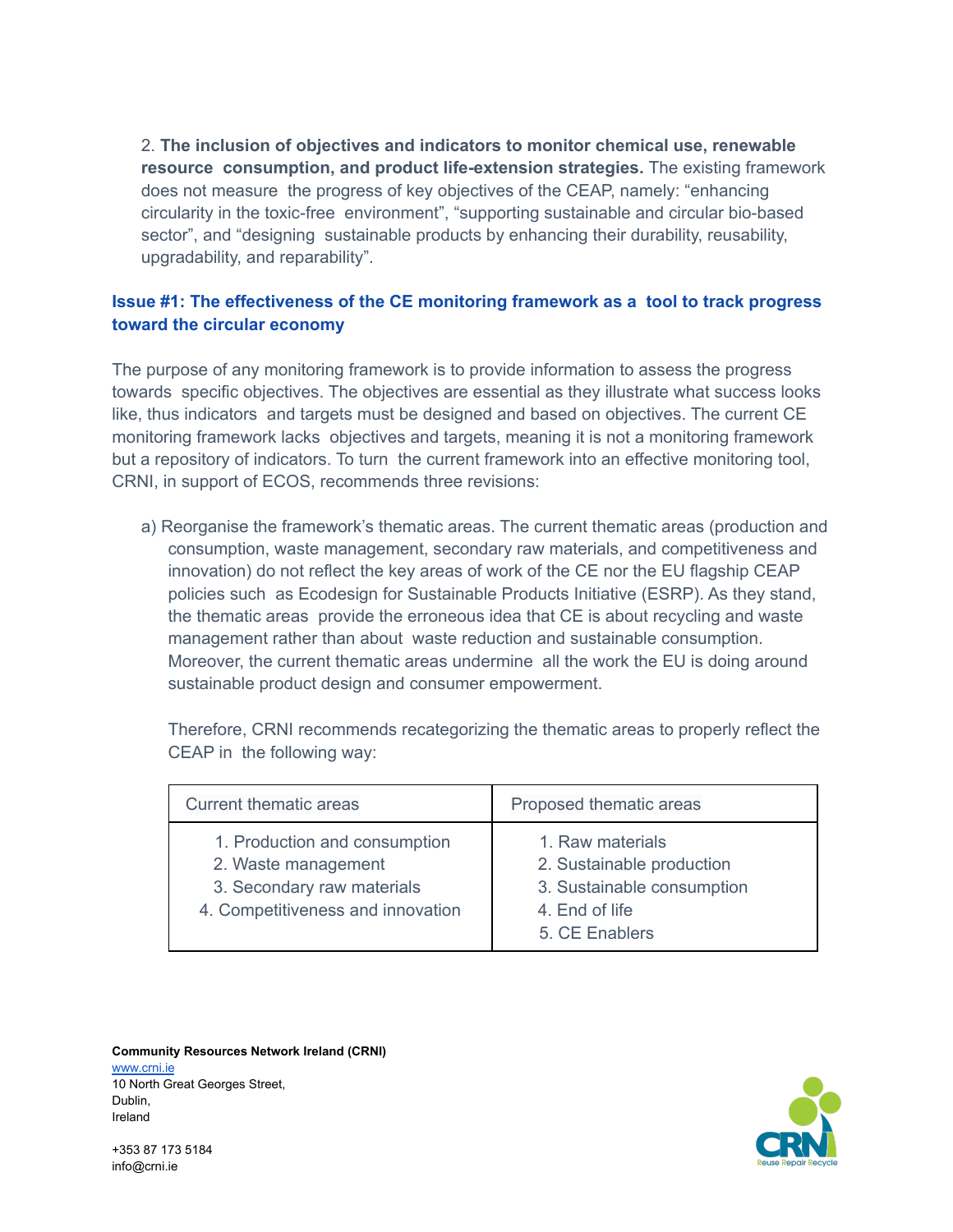Moreover, we recommend following the example of the [Bioeconomy](https://knowledge4policy.ec.europa.eu/bioeconomy/monitoring_en) Monitoring **[Framework](https://knowledge4policy.ec.europa.eu/bioeconomy/monitoring_en) and creating two different dashboards. One dashboard to track CE goals by** monitoring the headline indicators, which should include (at least) the EU [consumption](https://eplca.jrc.ec.europa.eu/ConsumptionFootprintPlatform.html) footprint against planetary [boundaries,](https://eplca.jrc.ec.europa.eu/ConsumptionFootprintPlatform.html) and raw material [consumption.](https://eplca.jrc.ec.europa.eu/ConsumptionFootprintPlatform.html) The second dashboard should track the progress towards the objectives of each of the thematic areas.

b) **Define objectives for each thematic area.** CRNI calls for the inclusion of clear and measurable objectives that articulate the goals of the CEAP as a foundational step to select targets and indicators for the monitoring framework. We propose the following objectives:

| <b>Thematic area</b>            | <b>Proposed objective</b>                                                                        |  |
|---------------------------------|--------------------------------------------------------------------------------------------------|--|
| <b>Dashboard 1 - CE goals</b>   |                                                                                                  |  |
| Circular economy<br>goals       | Production and consumption patterns in the EU are<br>sustainable and within planetary boundaries |  |
| Dashboard 2 – CE thematic areas |                                                                                                  |  |
| <b>Raw Materials</b>            | Use of regenerative and secondary raw resources is<br>prioritised                                |  |
| Production                      | Products are designed for circularity                                                            |  |
| Consumption                     | Product lifetimes are maximized                                                                  |  |
| End of life                     | Waste is converted into high-quality resources                                                   |  |
| <b>CE Enablers</b>              | Key enabling activities are implemented                                                          |  |

c) **Establish targets and milestones to transition to a circular economy**. In its current form, the monitoring framework does not drive action. Clear and ambitious targets are needed so that concrete actions can be taken. As called by the European [Parliament,](https://www.europarl.europa.eu/doceo/document/TA-9-2021-0040_EN.html) we urge the EU to propose **science-based binding EU mid-term and long-term targets for the reduction in the use of primary raw materials, material consumption, and environmental impacts** and for setting the EU targets through a back-casting approach to ensure that policy objectives are on a credible path to achieve a toxic-free and fully circular economy within planetary boundaries by 2050 at the latest.

**Community Resources Network Ireland (CRNI)** [www.crni.ie](http://www.crni.ie) 10 North Great Georges Street, Dublin, Ireland

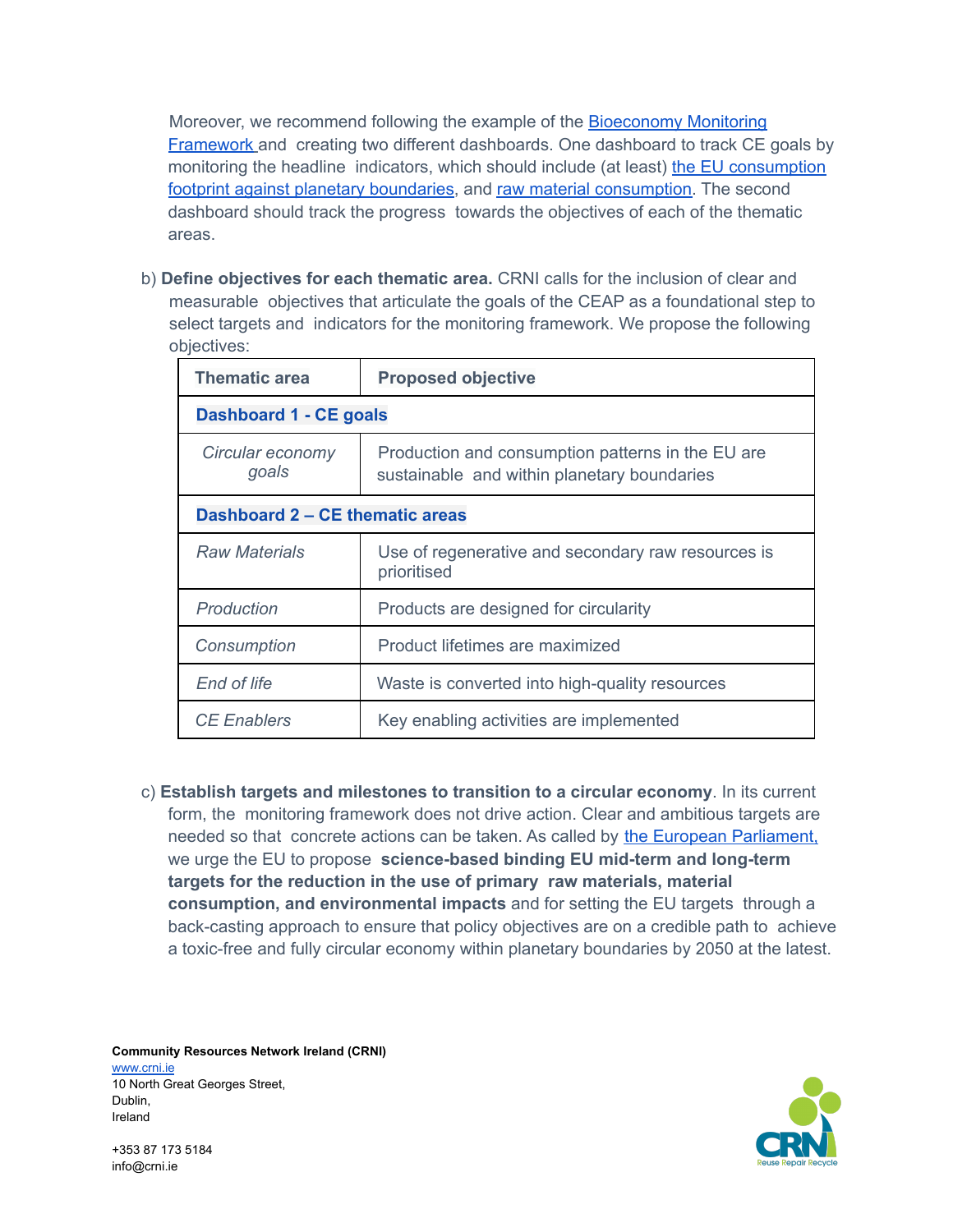### **Issue #2: Inclusion of indicators to monitor chemical use, renewable resource consumption, and product life-extension**

CRNI is confident that through existing indicators, the monitoring framework can be revised to become a useful and action-driving tool for the EU to transition to a circular economy. The table presented below outlines ECOS recommendations for existing indicators that can be used to monitor progress towards the CE goals and each of the objectives and thematic areas proposed above.

We would like to highlight the critical importance of ensuring the CE monitoring framework measures **chemical use reduction, sustainable use of renewable resources, and implementation of life-maximising circularity strategies.**

Chemical use reduction. Eliminating the use of toxic substances from the materials and products placed in the EU market is essential to the successful transition to the circular economy. A toxic-free environment is a key principle of the CE and one acknowledged in the CEAP for a simple reason: non-contaminated materials are easier to reuse and remanufacture, thus non-toxic products can have longer lifetimes. Moreover, non-contaminated renewable materials can be safely returned to the biosphere, whereas contaminated materials cannot.

CRNI urges the EU to ensure indicators to track the use of hazardous substances in materials and products are included in the CE monitoring framework, and to establish a binding target for a toxic-free economy. Based on existing indicators, CRNI recommends using the [Eurostat](https://ec.europa.eu/eurostat/cache/metadata/en/sdg_12_10_esmsip2.htm) consumption of chemicals by [hazardousness](https://ec.europa.eu/eurostat/cache/metadata/en/sdg_12_10_esmsip2.htm) to assess the aggregate consumption of chemicals in the EU.

**Sustainable use of renewable resources.** Transitioning to a circular economy calls for the reduction of both non-renewable and renewable resources. However, in the effort to limit the use of non-renewable resources there is the risk to increase the unsustainable use of primary renewable resources. To stay within planetary boundaries, we need to see an increase in the use of secondary raw materials and a reduction in the use of primary raw materials (whether they be renewable or non-renewable). We urge the EU to include indicators to track the use of both **renewable and non-renewable materials.**

Furthermore, when it comes to secondary raw material use, we urge the EU to go beyond measuring the use of recycled content in new products and instead develop methodologies that measure **[cascading](https://knowledge4policy.ec.europa.eu/glossary-item/cascading-use_en) use of materials.** Measuring cascading use of materials would enable us to understand how many times materials are used in different sectors before they are considered waste. This is a key measure to understanding true circularity. The revision of the CE monitoring framework represents the perfect opportunity to start a discussion on the data that is missing, yet essential, to ensure the EU is on a credible path to achieving a toxic-free

### **Community Resources Network Ireland (CRNI)**

[www.crni.ie](http://www.crni.ie) 10 North Great Georges Street, Dublin, Ireland

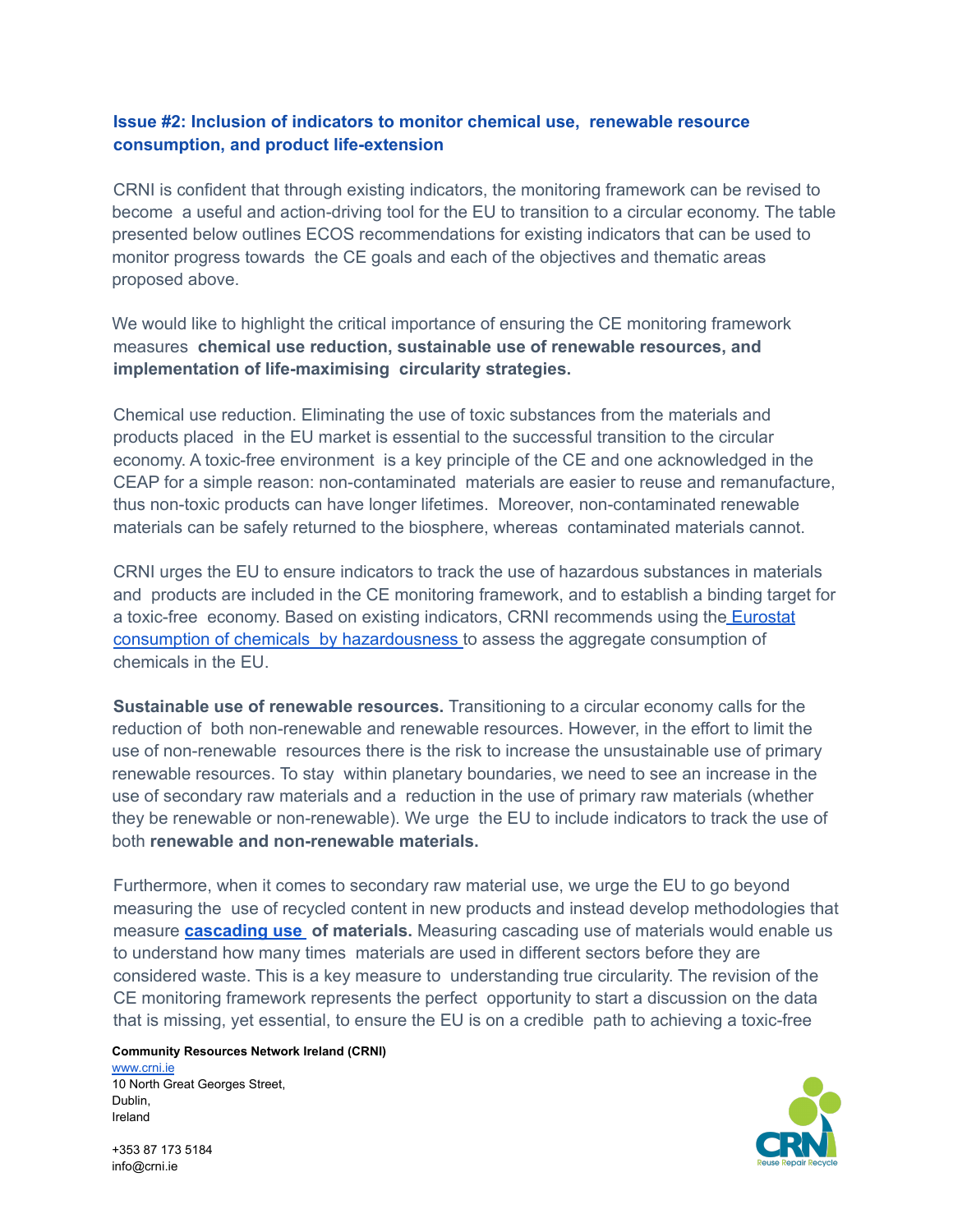and fully circular economy within planetary boundaries.

Based on existing EU-level indicators, CRNI recommends adding the following indicators to the CE monitoring framework:

- **Total biomass consumed for materials** (source: JRC [3.4.a.3\)](https://knowledge4policy.ec.europa.eu/bioeconomy/monitoring_en)
- **Cascading factor of wood resources** (source: JRC [3.1.c.1\)](https://knowledge4policy.ec.europa.eu/bioeconomy/monitoring_en)
- **Environmental impacts based on product-based LCA and basket of representative products of the bioeconom**y (JRC 3.3.a.2 Bioeconomy Monitoring Framework)

**Product life-extension strategies.** Key areas of work under the CEAP involve designing products for durability, reusability, upgradability, and reparability. There are currently no indicators to track progress against work aimed at extending the life of products. Therefore, CRNI calls for the inclusion of the following indicators to address this important omission:

- **Percent of products and services with type 1 ecolabels in the EU market** (source: EU [Ecolabel](https://ec.europa.eu/environment/topics/circular-economy/eu-ecolabel-home/business/ecolabel-facts-and-figures_en))
- **Product durability and repairability legislation implemented**
- **Average commercial guarantee per product group**
- **Total reuse per product category** (in tonnes) (source: [Implementing](https://eur-lex.europa.eu/legal-content/EN/TXT/?uri=uriserv%3AOJ.L_.2021.010.01.0001.01.ENG&toc=OJ%3AL%3A2021%3A010%3ATOC) act on [measuring](https://eur-lex.europa.eu/legal-content/EN/TXT/?uri=uriserv%3AOJ.L_.2021.010.01.0001.01.ENG&toc=OJ%3AL%3A2021%3A010%3ATOC) reuse)

• **Consumer engagement with alternatives to buying new products** (source: [Eurobarometer](file:///C:/Users/Mariana%20Lopez/Downloads/KH0214690ENN.en.pdf) data)

**Community Resources Network Ireland (CRNI)** [www.crni.ie](http://www.crni.ie) 10 North Great Georges Street, Dublin, Ireland